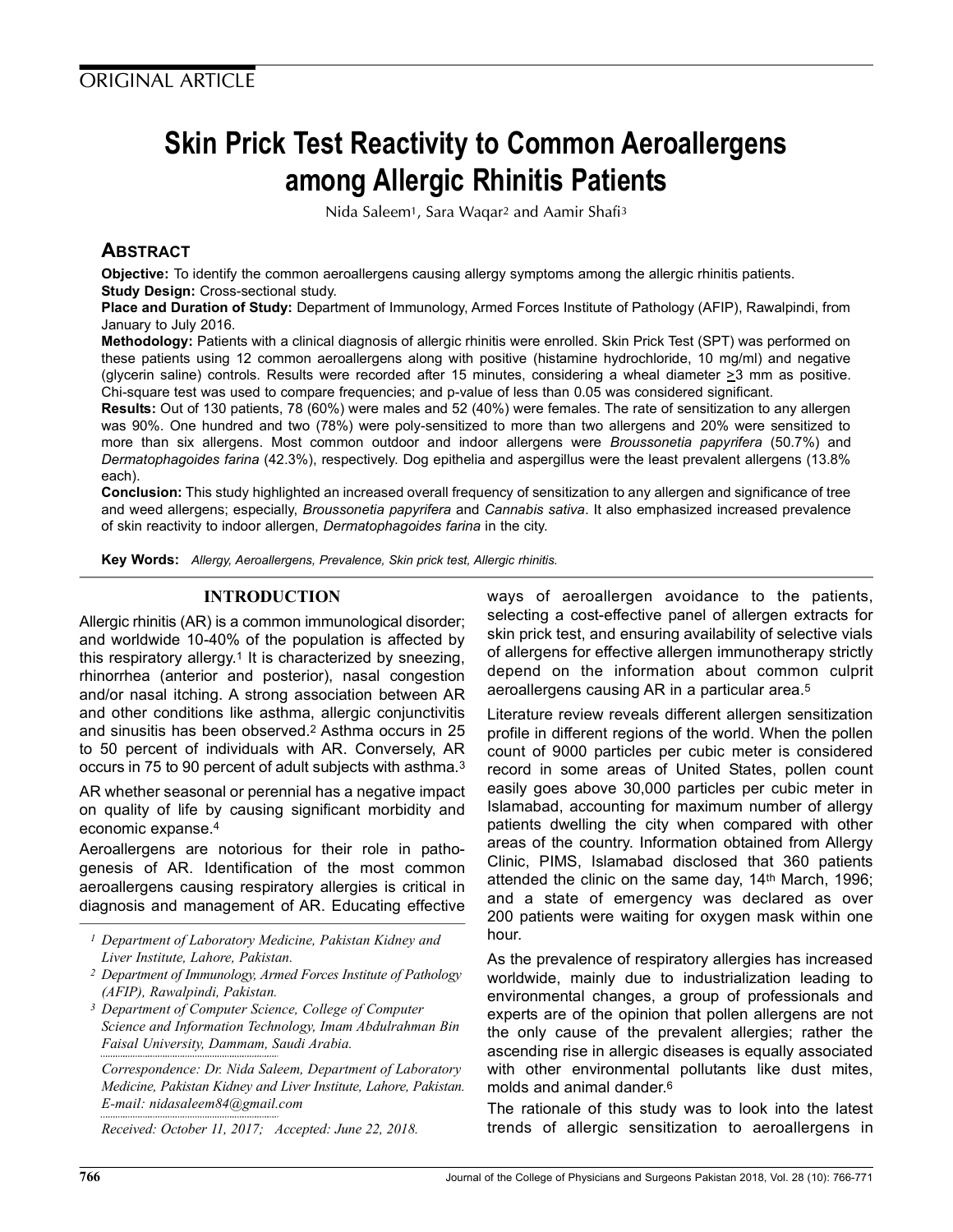patients of AR dwelling in Islamabad city in order to formulate better strategies for management and prevention of AR. The objective of this study was to identify the common aeroallergens causing allergy symptoms among the allergic rhinitis patients.

## METHODOLOGY

The study was conducted as a cross-sectional study on the patients with rhinitis symptoms, who were referred to Immunology Department of Armed Forces Institute of Pathology (AFIP), Rawalpindi, between January to July 2016. The Ethics Committee approved the study protocol and informed consent was obtained from all the patients.

A total of 130 patients were enrolled in the study. Inclusion criteria were patients having a problem with sneezing and runny or blocked nose in the absence of cold or flu in the past 12 months; not taking any medications for the symptoms, and without any history of specific immunotherapy.

A study questionnaire recording demographic data, smoking history, family history of allergic diseases, pattern of symptoms (seasonal/perineal) and comorbidities (asthma/rhino-conjunctivitis) was obtained from each patient. Active smoker was defined as a person who was smoking at a frequency of at least one cigarette a day or one cigarette a week for a period of one year.

Skin prick test was performed on all patients using 12 common aeroallergen extracts (Greerlabs, USA); and included two dust mites (Dermatophagoides farinae and Dermatophagoides pteronyssinus), mould mix (Alternaria alternata, Cladosporium, Penicillium chrysogenum (notatum), Aspergillus mix (A. amstelodami, A. flavus, A. fumigatus, A. nidulans, A. niger), German cockroach (Blattella germanica), standardized cat hair (Felis catus), dog epithelia (Canis sp.), Dandelion (Taraxacum officinale), southern grass mix (Kentucky blue, Meadow Fescue, Orchard, Perennial Ryegrass, Redtop, Sweet Vernal, Timothy, Bermuda and Johnson), paper mulberry (Broussonetia papyrifera), ragweed mix (Ambrosia trifida and Ambrosia artemisiifolia) and cannabis (Cannabis sativa). Aeroallergens were selected based on the common plants of the city; and other allergens were identified by the consulting specialists examining the patients for complaints related to ear, nose and throat, based on history and examination.

Skin prick tests were performed by an immunologist accompanied by a nurse with expertise in emergency management of anaphylaxis and other allergic reactions. Allergen extracts were applied to the forearms of patients along with positive (histamine hydrochloride, 10mg/ml) and negative (glycerin saline) controls and epidermis was irritated using lancet. Results were recorded after 15 minutes, considering a wheal diameter  $\geq$ 3 mm positive when compared with negative control. Venous blood was collected from 130 patients and serum was separated and stored at  $-20^{\circ}$ C.

For total IgE levels in serum, ELISA was performed in duplicate on all the serum samples using commercial kit (DIPLUS, Canada). According to manufacturer, IgE level more than 100 IU/ml was considered elevated.

Microsoft excel was used to process and analyze data. Chi-square test was used to compare frequencies and independent sample t-test was used to compare means. A p-value of less than 0.05 was considered significant.

## **RESULTS**

One hundred and thirty patients were evaluated for skin prick test against 12 allergens. Demographic characteristics of the patients are presented in Table I. The median duration of allergic rhinitis was 3.5 (0.5-20) years. Among 130 patients of allergic rhinitis, additional symptoms of allergic conjunctivitis were found in 52% (68) patients while 16.9% (22) of the patients had coexisting asthma along with allergic rhinitis. A positive family history of allergic diseases was found in 56.9% (74) patients while 28.6% (37) of the patients were active smokers. Among patients with positive skin prick test, seasonal pattern (symptoms restricted to particular season) was observed in 66% (86) of the patients while perennial pattern (everlasting symptoms) was seen in 34% (44).

| <b>Table I:</b> Characteristics of patients with allergic rhinitis. |  |  |  |  |
|---------------------------------------------------------------------|--|--|--|--|
|                                                                     |  |  |  |  |

| <b>Characteristics</b>                       | No. (%) of the cases |  |  |  |
|----------------------------------------------|----------------------|--|--|--|
| Total patients                               | 130                  |  |  |  |
| Mean age $(\pm SD)$                          | $38.32 (\pm 12)$     |  |  |  |
| Gender:                                      |                      |  |  |  |
| Male                                         | 78 (60%)             |  |  |  |
| Female                                       | 52 (40%)             |  |  |  |
| Median duration of allergic rhinitis (range) | 3.5 years (0.5-20)   |  |  |  |
| Active rhinoconjunctivitis                   | 68 (52%)             |  |  |  |
| Asthma                                       | 22 (16.9%)           |  |  |  |
| Active smoker                                | 37 (28.6%)           |  |  |  |
| Family history                               | 74 (56.9%)           |  |  |  |
| Severity of disease:                         |                      |  |  |  |
| Mild                                         | 25.38%               |  |  |  |
| Moderate                                     | 23.08%               |  |  |  |
| Severe                                       | 51.54%               |  |  |  |
| Seasonal                                     | 86 (66%)             |  |  |  |
| Perennial                                    | 44 (34%)             |  |  |  |

Overall rate of sensitization to any allergen was around 90% (118), with 10% (12) of the patients showing no reaction to any of the tested allergens.

Out of all patients, 78% (102) were poly-sensitized (positive skin reaction to at least two allergens) and 20% (26) were sensitized to more than six allergens.

Among the patients with allergic rhinitis, Broussonetia papyrifera, Dermatophagoides fariae and Cannabis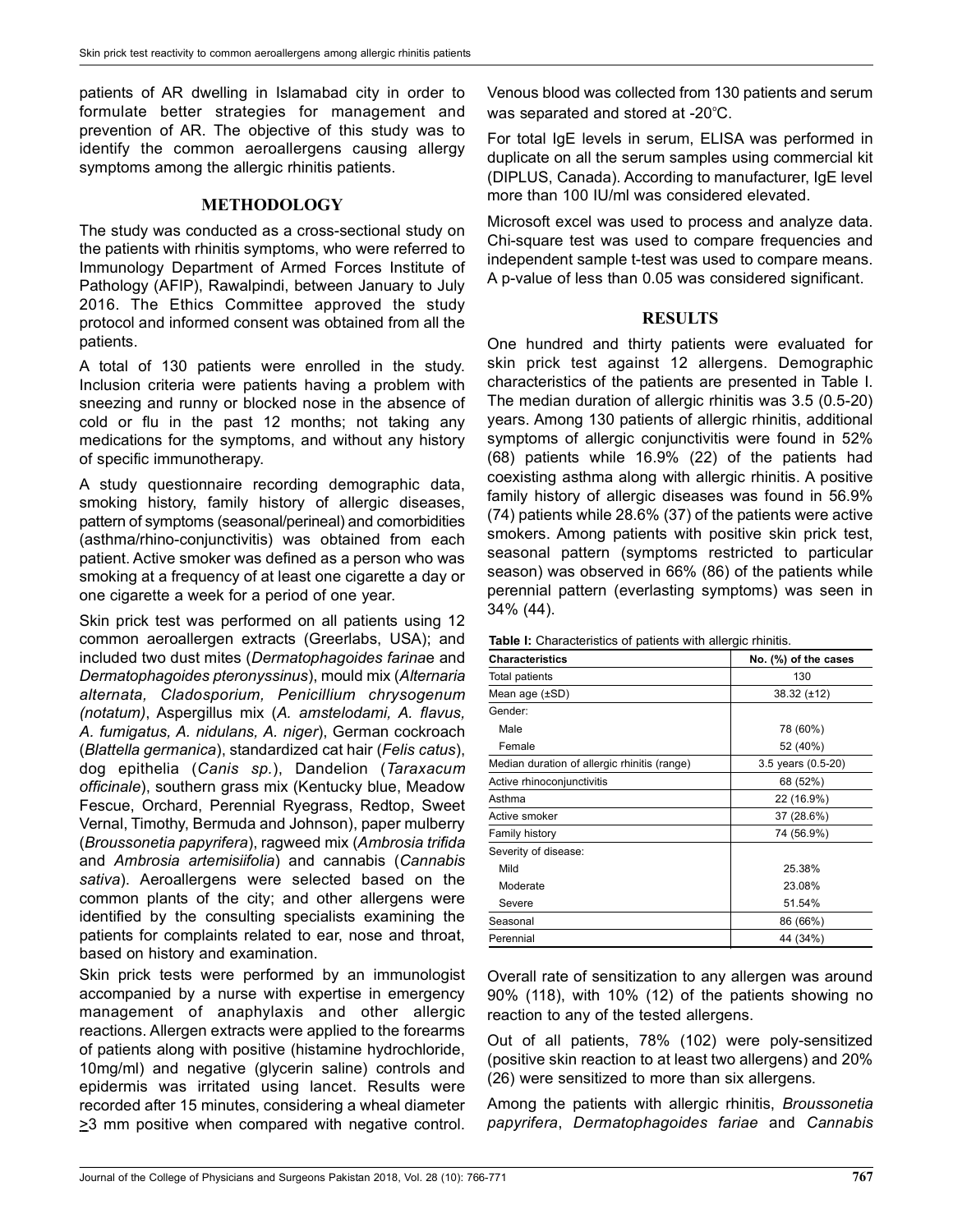sativa were the most prevalent allergens (50.7% (66), 42.3% (55) and 41.5% (54), respectively, (Table II).

Among indoor allergens, Dermatophagoides farina was the most common allergen (42.3%, n=55) followed by Dermatophagoides pteronyssinus (38.4%, n=50), Blattella germanica (26.1%,n=34) and Felis catus (25.3%, n=33). Dog epithelia (canis sp.) and Aspergillus made the least prevalent allergens (13.8%, n=18 each), (Table II).

Among outdoor allergens, Broussonetia papyrifera (50.7%, n=66) made the most prevalent allergen followed by Cannabis sativa (41.5%, n=54). Other common outdoor allergens included Taraxacum officinale (40%, n=52); grass mix (32.3%, n=42) and ragweed mix (32.3%, n=42).

Among weed pollens, Cannabis sativa made the most frequent allergen (41.5%, n=54) while ragweed was least prevalent (32.3%, n=42), (Table II).

Among patients with positive skin prick tests, mean and median numbers of positive reactions were 3.8 ±1.8 and 4 (IQR=1.8), respectively.

There were 78 (60%) males and 52 (40%) females evaluated for skin prick responses against aeroallergens. Mean age of men and women with positive reactions were 39.2 ±15.1 and 36.8 ±15, respectively. However, the differences were not significant (p=0.4). Except for cockroach (Blattella germanica), no statistically significant difference was observed in rate of sensitization to selected allergens between male and female patients (female vs. male; 38.4 vs. 17.9; p=0.009).

| Aeroallergens          |                                                                   | All patients   | Sex            |                | p-value           |
|------------------------|-------------------------------------------------------------------|----------------|----------------|----------------|-------------------|
|                        |                                                                   | $(n=130)$      | Male           | Female         | (Male vs. Female) |
| Common name            | Scientific name                                                   |                | $(n=78)$       | $(n=52)$       |                   |
| <b>Mites</b>           | Dermatophagoides farina                                           | 42.3% (55)     | 41.0% (32)     | 44.2% (23)     | 0.7               |
| <b>Mites</b>           | Dermatophagoides pteronyssinus                                    | 38.4% (50)     | 37.1% (29)     | 40.3% (21)     | 0.7               |
| Molds                  | Alternaria alternata                                              |                |                |                |                   |
| Mix                    | Cladosporium, Penicillium chrysogenum (notatum)                   | 23.8% (31)     | 21.7% (17)     | 26.9% (14)     | 0.5               |
| Aspergillus mix        | A. amstelodami, A. flavus, A. fumigatus,<br>A. nidulans, A. niger | 13.8% (18)     | $8.9\%$ (7)    | $21.1\%$ (11)  | 0.05              |
| Cockroach              | Blattella germanica                                               | 26.1% (34)     | 17.9% (14)     | 38.4% (20)     | 0.009             |
| Cat hair               | Felis catus                                                       | 25.3% (33)     | 20.5% (16)     | 32.6% (17)     | 0.1               |
| Dog epithelia          | Canis sp.                                                         | 13.8% (18)     | 15.3% (12)     | $11.5\%$ (6)   | 0.5               |
| Dandelion              | Taraxacum officinale                                              | 40.0% (52)     | 44.8% (35)     | 32.6% (17)     | 0.2               |
| Grass mix              |                                                                   | 32.3% (42)     | 34.6% (27)     | 28.8% (15)     | 0.5               |
| Kentucky blue, Orchard | Pao pratensis.                                                    |                |                |                |                   |
| Perennial ryegrass     | Dactylis glomerata,                                               |                |                |                |                   |
| Timothy                | Lolium perenne,                                                   |                |                |                |                   |
| Sweet vernal           | Phleum pretense.                                                  |                |                |                |                   |
| Red top                | Anthoxanthum odoratum,                                            |                |                |                |                   |
| Meadow fescue          | Agrostis gigantean,                                               |                |                |                |                   |
| Bermuda, and           | Festuca pratensis.                                                |                |                |                |                   |
| Johnson                | Cynodon dactylon, and Sorghum halepense                           |                |                |                |                   |
| Paper mulberry         | Broussonetia papyrifera                                           | 50.7% (66)     | 53.2% (42)     | 46.5% (24)     | 0.4               |
| Ragweed mix            | Ambrosia trifida and Ambrosia artemisiifolia                      | 32.3% (42)     | 34.6% (27)     | 28.8% (15)     | 0.5               |
| Cannabis               | Cannabis sativa                                                   | 41.5% (54)     | 42.3% (33)     | 40.3% (21)     | 0.8               |
| IgE (Mean±SD IU/ml)    |                                                                   | 213 ±238 IU/ml | 263 ±264 IU/ml | 136 ±161 IU/ml | < 0.005           |

Table III: Prevalence of positive skin prick test to selected allergens among different age groups of allergic rhinitis patients.

| Allergens             | 1-17 years   | $18-30$ years | 31-45 years  | >46 years    | p-value |
|-----------------------|--------------|---------------|--------------|--------------|---------|
|                       | $(n=8)$      | $(n=35)$      | $(n=49)$     | $(n=38)$     |         |
| Mites D farinae       | $50.0\%$ (4) | 28.6% (10)    | 42.9% (21)   | 52.6% (20)   | 0.2     |
| Mites D.pteronyssinus | $50.0\%$ (4) | $22.9\%$ (8)  | 40.8% (20)   | 36.0% (18)   | 0.1     |
| Molds mix             | $25.0\%$ (2) | 25.7% (9)     | $16.3\%$ (8) | 38.7% (12)   | 0.4     |
| Aspergillus           | $37.5\%$ (3) | $14.3\%$ (5)  | $14.3\%$ (7) | $16.7\%$ (3) | 0.2     |
| Cockroach             | $50.0\%$ (4) | 34.3% (12)    | 18.4% (9)    | 26.5% (9)    | 0.1     |
| Cat hair              | $25.0\%$ (2) | 34.3% (12)    | $16.3\%$ (8) | 33.3% (11)   | 0.3     |
| Dog epithelia         | $12.5\%$ (1) | $11.4\%$ (4)  | 18.4% (9)    | $22.2\%$ (4) | 0.7     |
| <b>Dandelion</b>      | $12.5\%$ (1) | 37.1% (13)    | 46.9% (23)   | 28.8% (15)   | 0.3     |
| Grass mix.            | $37.5\%$ (3) | $31.4\%$ (11) | 24.5% (12)   | 38.1% (16)   | 0.4     |
| Paper mulberry        | $62.5\%$ (5) | 42.9% (15)    | 46.9% (23)   | 34.8% (23)   | 0.4     |
| Ragweed               | $12.5\%$ (1) | $31.4\%$ (11) | 36.7% (18)   | 28.6% (12)   | 0.6     |
| Cannibis              | $62.5\%$ (5) | 45.7% (16)    | 40.8% (20)   | 24.1% (13)   | 0.5     |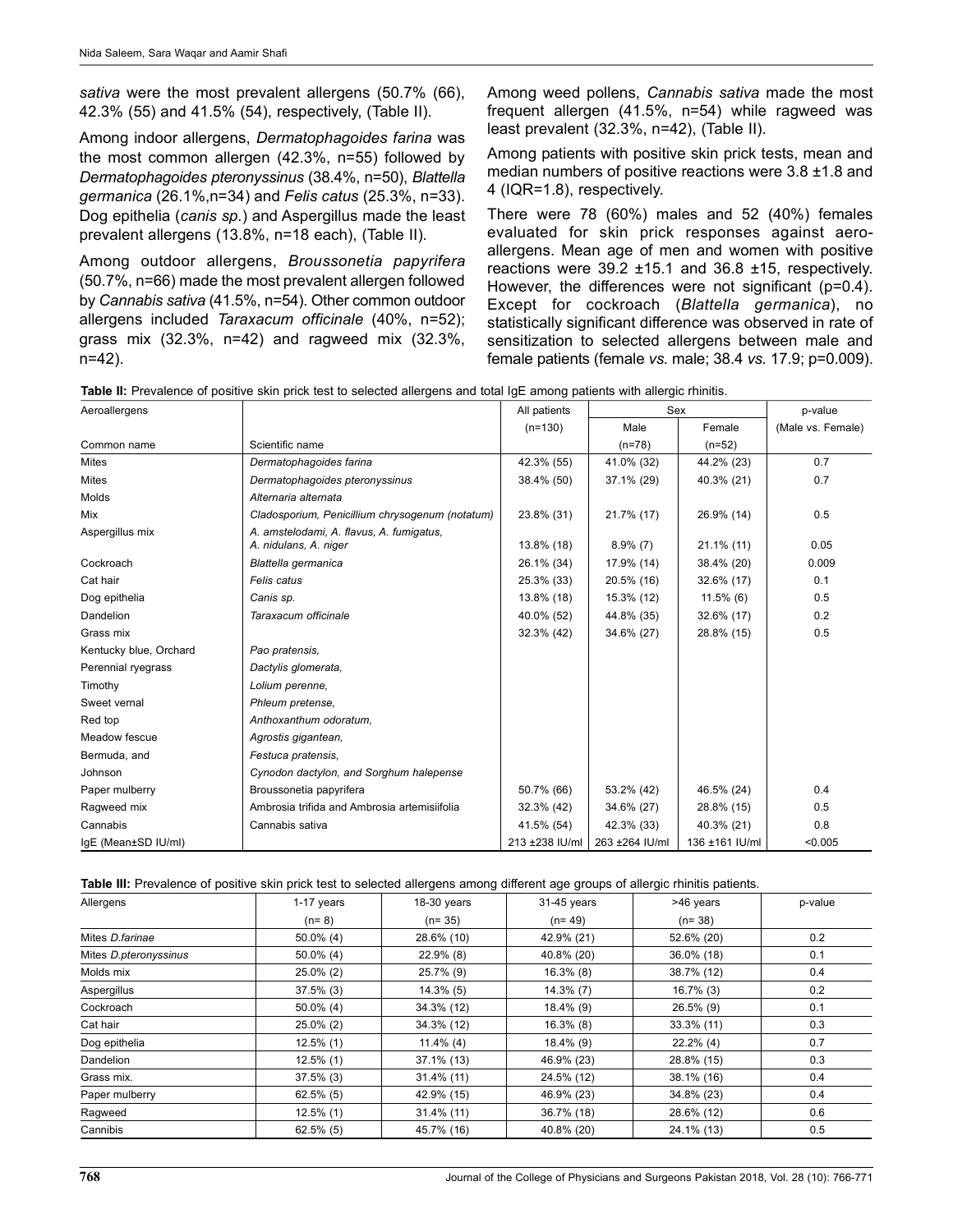The mean total IgE level was 213 ±46 IU/ml. The mean total IgE level in men was determined as 263 ±264 IU/ml which was higher than that of females 136 ±161 IU/ml and the difference was significant ( $p$  <0.05), (Table II). Significantly, higher values of mean total IgE were observed in individuals with positive SPT when compared with IgE values of patients with negative SPT (p <0.01).

There was no difference in the prevalence of positive skin prick test between younger and older patients with allergic rhinitis (Table III).

## DISCUSSION

As aeroallergens are the main cause of triggering symptoms in patients with respiratory allergies and allergen avoidance constitutes an important aspect of management; therefore, defining most prevalent allergens has been subject of many studies carried out in different parts of the world. Patients from a particular area benefit a great deal from these studies as allergen panel for skin prick test and specific immunotherapy should be selected depending upon prevalent allergens causing allergies in that area.<sup>5</sup>

Our study revealed a higher rate of sensitization to any allergen (90.7%) which is higher than the results from other studies<sup>7</sup>

Although, some communities are more affected by indoor allergens, pollens still make the most common allergens responsible for allergic rhinitis worldwide. Most important pollens causing allergies are different in different parts of the world; and meteorological parameters (wind, temperature, solar radiation, humidity, and rainfall) have a strong impact on pollen concentration.<sup>8</sup> Islamabad is well known for its high pollen count turning the spring season into allergy season with almost all hospital emergencies on red alert to provide relief to allergy patients. Paper mulberry pollen was pointed out as main culprit triggering allergy symptoms in local patients by NIH in early 1990s. However, a number of health professionals serving in the Federal government hospitals believed that an ascending rise in allergies in the city is equally caused by other environmental factors like dust and not solely by pollens.<sup>6</sup>

Likewise, skin prick test in patients of allergic rhinitis revealed a high incidence of plant pollen allergy and the most common was found to be paper mulberry (Broussonetia papyrifera) which is in accordance with other local studies.<sup>9</sup>

Cannabis (Cannabis sativa) 41.5% was most common sensitizing weed allergen in this study. In spite of prohibition of cultivation of cannabis by anti-narcotic law of Pakistan and campaigns by Capital Development Authority (CDA) to eradicate cannabis, it grows wildly in many areas of Islamabad, accounting for a large number of patients presenting to allergy clinics during fall.

Allergic sensitization to grass allergen in this study is 32.3%, which is less than reported in other studies from countries like Iran,<sup>9</sup> Netherlands,<sup>10</sup> and Germany,<sup>11</sup> but in agreement with other studies from UAE.<sup>12</sup>

Moreover, rate of sensitization to molds (Alternaria alternata, Cladosporium, Penicillium chrysogenum) was found to be 23.8%, which was higher than results of studies from Iran and Saudi Arabia but lower than studies from Sudan.<sup>13</sup> In this study, least prevalent mold was found to be aspergillus with 13.8% which was still higher than what was found in Saudi Arabia but much lower than results of studies from Sudan.<sup>13</sup>

Among indoor allergens, most prevalent allergen was found to be mites with D. farinae accounting for 41% and D. pteronyssinus accounting for 37.1%. Dust storms are common in Islamabad in the month of May and June; however, no data is available on effects of dust storms on public health, particularly respiratory allergies in this area. With consideration of humidity reaching as high as 90% in December and an average temperature remaining above  $20^{\circ}$ C from March to August in Islamabad, our results were to be expected and are supported by other studies carried out in Pakistan.<sup>14</sup> Higher rate of sensitization to dust mites has also been reported in other studies from humid regions like Thailand,<sup>15</sup> and Malaysia.<sup>16</sup> Unexpectedly, hot and dry regions like Kuwait,<sup>17</sup> and Qatar,<sup>18</sup> are also known for this particular allergy; and possible reason could be increased use of airconditioners that make the environment favorable for mites. Another possible explanation could be increased humidity in coastal cities of these countries that make them favorable for dust mite growth when compared with other cities of these countries.<sup>19</sup>

In the current study, sensitization rate to cat allergen was found to be 33.3%, which is in contrast to studies from USA and Japan which showed a higher rate of sensitization to cat allergens. A cultural trend of keeping cats as pets in countries like US and Japan is an obvious risk factor and can be offered as a possible explanation for this prevalence as high as 80% or above in local atopics.20,21

Likewise, sensitization against dog allergen which was 22.2% was lower than the prevalence reported from countries like US and Sweden once again referring to the fact that in countries like US more than 60% of the households keep pets and more than 161 million of these pets are dogs and cats.<sup>22</sup>

In this study, 78% of the patients were poly-sensitized to two or more allergens. Factors that lead to multi-allergen sensitization include genetics, environmental factor and cross-sensitization between botanically closed species sharing common allergenic epitopes.<sup>23</sup> In spite of using plant allergens that do not belong to closely related species; more than one third of the patients were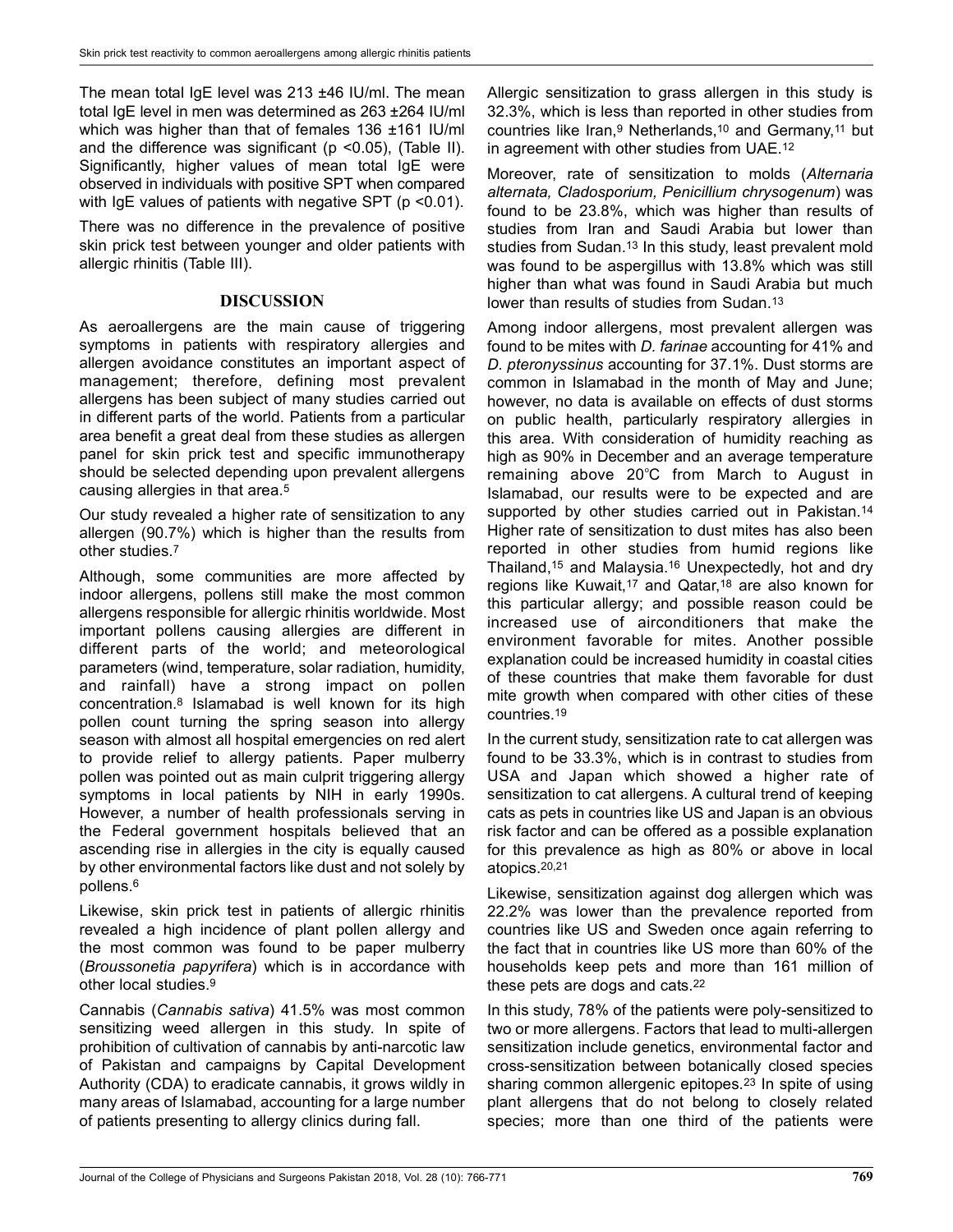sensitized to more than six allergens, reflecting cosensitization between allergens of different categories.

About 10% of the patients did not show skin response to any of the tested allergens. This is lower than some other studies that report 19%,<sup>5</sup> and 58%,<sup>24</sup> patients with negative SPT reactivity. Possible reasons for negative response to SPT include sensitivity of SPT less than 100% and the fact that patients were allergic to particular allergens that were not tested in the study, or not yet identified.

Except for cockroach (Blattella germanica), data analysis did not reveal statistically significant difference in rate of sensitization to selected allergens between male and female patients (Table II). Since cockroaches are among the most common pests in many homes, and usually at night they search for food in kitchen and rubbish bins, the possible explanation for increased sensitization in females could be frequent and prolonged exposure of ladies working in kitchens. In some studies from countries like Kuwait,<sup>17</sup> prevalence rate of sensitization towards outdoor allergens is higher in males than in females, as men usually spend more time outdoors; and therefore, they are more exposed to outdoor aeroallergens, when compared with females. However, the present study did not highlight any difference of sensitization to outdoor allergens between male and female patients.

No statistically significant difference was observed in rate of sensitization to selected allergens between younger and older patients with allergic rhinitis. The present findings differ from results of some of the studies,<sup>17</sup> which reveal higher prevalence of indoor allergens like mite and cockroach in young patients (Table III).

In this study, the mean total IgE in sera of allergic rhinitis patients was higher in male patients when compared with females and similarly patients with positive SPT have higher levels of total IgE as compared to patients with negative SPT. Possible explanation for increased IgE levels in males could be increased smoking trend in males and relatively increased exposure to outdoor aeroallergens keeping in mind the cultural trend of more working males as compared to their female counterparts. Apart from allergic diseases, elevated total IgE depends on several other factors; such as parasitic infestation, genetic background, smoking, diet and environmental pollution.<sup>25</sup>

### **CONCLUSION**

The study revealed very common poly-sensitization among the residents of Islamabad. This work supports increased prevalence of paper mulberry and cannabis allergy among residents of Islamabad, once again reminding the Capital Development Authority (CDA) to eradicate cannabis weeds and paper mulberry trees. In addition to plant pollens, prevalence of indoor allergen is also rising among atopic residents of Islamabad. Furthermore, allergy diagnosis can be simplified by using a combination of only common aeroallergens (e.g., cannabis, paper mulberry).

### REFERENCES

- 1. Abdulrahman H, Hadi U, Tarraf H, Gharagozlou M, Kamel M, Soliman A, et al. Nasal allergies in the Middle Eastern population: results from the "Allergies in Middle East Survey". Am J Rhinol Allergy 2012; 26:S3-23.
- 2. Togias AG. Systemic immunologic and inflammatory aspects of allergic rhinitis. J Allergy Clin Immunol 2000; 106:S247-50.
- 3. Sibbald B, Rink E. Epidemiology of seasonal and perennial rhinitis: clinical presentation and medical history. Thorax 1991; 46:895-901.
- 4. Solé D, Cassol VE, Silva AR, Teche SP, Rizzato TM, Bandim LC, et al. Prevalence of symptoms of asthma, rhinitis, and atopic eczema among adolescents living in urban and rural areas in different regions of Brazil. Allergol Immunopathol (Madr) 2007; 35:248-53.
- 5. Fereidouni M, Hossini RF, Azad FJ, Assarehzadegan MA, Varasteh A. Skin prick test reactivity to common aeroallergens among allergic rhinitis patients in Iran. Allergol Immunopathol (Madr) 2009; 37:73-9.
- 6. Saxon A, Diaz-Sanchez D. Air pollution and allergy: You are what you breathe. Nat Immunol 2005; 6:223-6.
- 7. Mirsaid Ghazi B, Imamzadehgan R, Aghamohammadi A, Darakhshan Davari R, Rezaei N. Frequency of allergic rhinitis in school-age children (7-18 years) in Tehran. Iran J Allergy Asthma Immunol 2003; 2:181-4.
- 8. Puc M, Wolski T. Betula and Populus pollen counts and meteorological conditions in Szczecin, Poland. Ann Agric Environ Med 2002; 9:65-9.
- 9. Micheal S, Wangorsch A, Wolfheimer S, Foetisch K, Minhas K, Scheurer JS, et al. Immunoglobulin E reactivity and allergenic potency of Morus papyrifera (paper mulberry) pollen. J Investig Allergol Clin Immunol 2013; 23:168-75.
- 10. Stam J, Timmermans A. The diagnosis of IgE-mediated allergy of the upper airways. Ned Tijdschr Geneeskd 1989; 133:1759-60.
- 11. Hirsch T, Neumeister V, Weiland SK, von Mutius E, Hirsch D, Gräfe H, et al. Traffic exposure and allergic sensitization against latex in children. J Allergy Clin Immunol 2000; 106:573-8.
- 12. Lestringant GG, Bener A, Frossard PM, Abdulkhalik S, Bouix G. A clinical study of airborne allergens in the United Arab Emirates. Allerg Immunol (Paris) 1999; 31:263-7.
- 13. Hasnain SM, Al-Frayh AR, Subiza JL, Fernández-Caldas E, Casanovas M, Geith T, et al. Sensitization to indigenous pollen and molds and other outdoor and indoor allergens in allergic patients from Saudi Arabia, United Arab Emirates, and Sudan. World Allergy Organ J 2012; 5:59-65.
- 14. Ahmad F, Yousaf F, Asif S. Prevalence of allergic disease and related allergens in Pakistan in 2007. J Postgrad Med Institute 2011; 25:14-23.
- 15. Pumhirun P, Towiwat P, Mahakit P. Aeroallergen sensitivity of Thai patients with allergic rhinitis. Asian Pac J Allergy Immunol 1997; 15:183-5.
- 16. Liam CK, Loo KL, Wong CM, Lim KH, Lee TC. Skin prick test